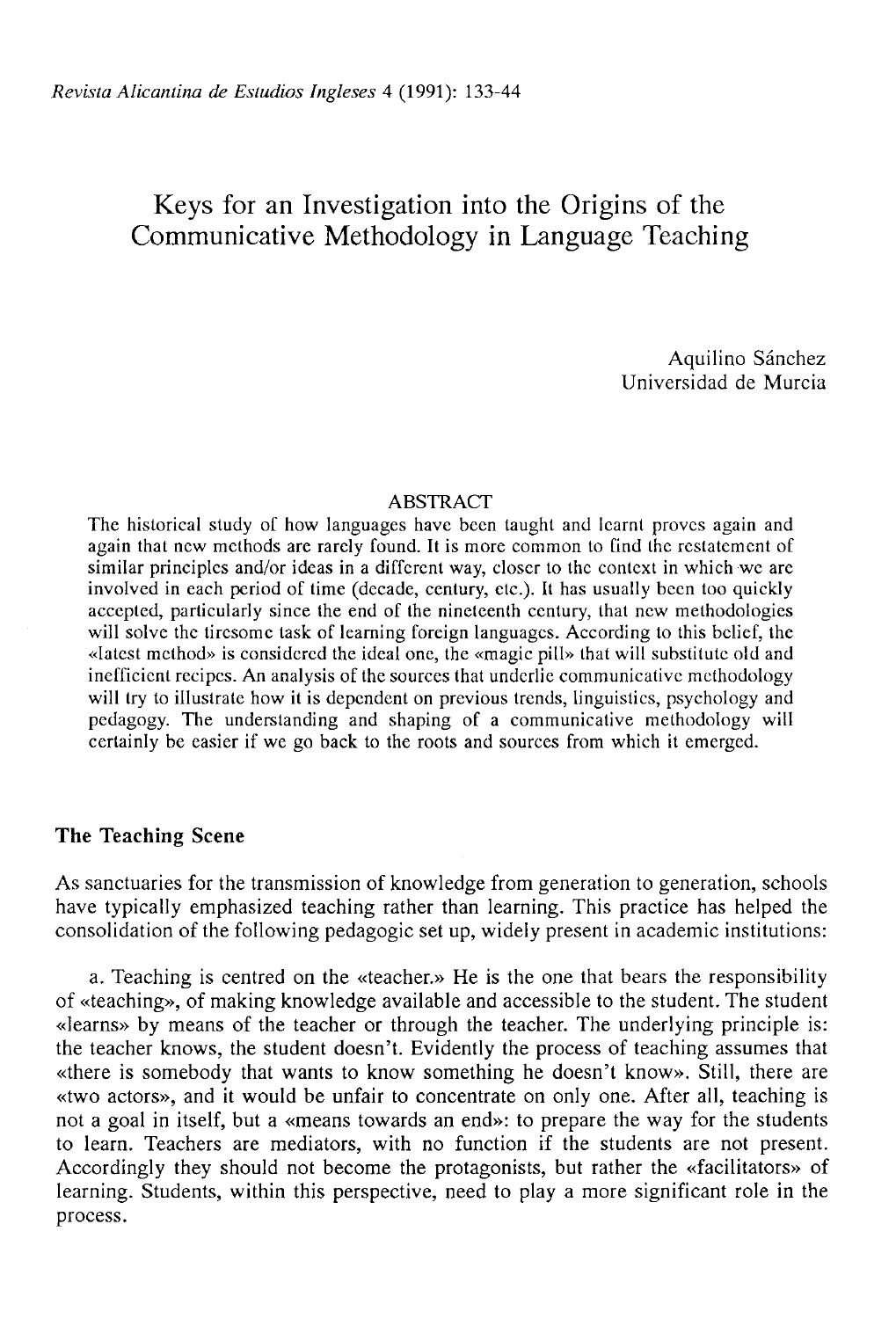b. Teaching goals (what the learners should «learn») are determined by one of the participaras in the process: the teacher. In the field of language teaching, those goals have largely been restricted to the area of grammar and vocabulary. Activities for teaching these contents were based on the specificity of the grammatical contents. They were also one-sided, in the sense that they took for granted that what really mattered was *teaching rather than learning.* 

# **Reconstructionism and Language Teaching**

This view, well established in the academic world, fits in well with some basic concepts and principles of western democracies. All citizens have the same right to education. Education, in fact, is the condition necessary for achieving more justice in society and better conditions of life. Governments engage in the task of guaranteeing everybody a basic education. The school system must be prepared for that. Curricula become an essential part of educational policy. One of the elements required to develop such an educational policy is the possibility of defining *how much* the citizens must learn in order to be considered «basically educated.» Pedagogues and planners enter the governmental bureaucracy and their job is to construct curricula based on objectives that could later be objectively evaluated and measured. The result is an approach generally referred to as an «ends-means» approach. It has one main advantage for governmental planners: it offers the possibility of *quantifying* what you must teach and learn and therefore it makes it easy to take decisions on when and how the members of a society have achieved the educational goals predefined by the authorities.

Taba (12) gives a very clear description of the development of an «ends-means curriculum»:

- Step 1: Diagnosis of needs
- Step 2: Formulation of objectives
- Step 3: Sclection of contení
- Step 4: Organization of content
- Step 5: Sclection of learning experiences
- Step 6: Organization of learning experiences
- Step 7: Determination of what to evaluate and of the ways of doing it

We are given a linear procedure for constructing the curriculum. Goals and the means to attain them must be conveniently related to one another. If goals are «behavioural patterns,» the educational process will be to create the «means» to reach them first and then consolídate them. Goals must therefore be as explicit as possible and avoid generalizations. Reconstructionism (as this approach is named) is welcomed by democratic governments as a way of implementing educational goals. Experts design curricula for the schools. It is important to stress the fact that those «experts» are far from being the elite that used to be responsible for curricula in the past; they do not constitute an «elite that generates another elite.» These experts work in their offices, produce rather neutral and aseptic reports and cannot think in terms of individuals, only of anonymous groups. Professionalism gains, even if it is true that some individual, subjective values cannot be taken into consideration here.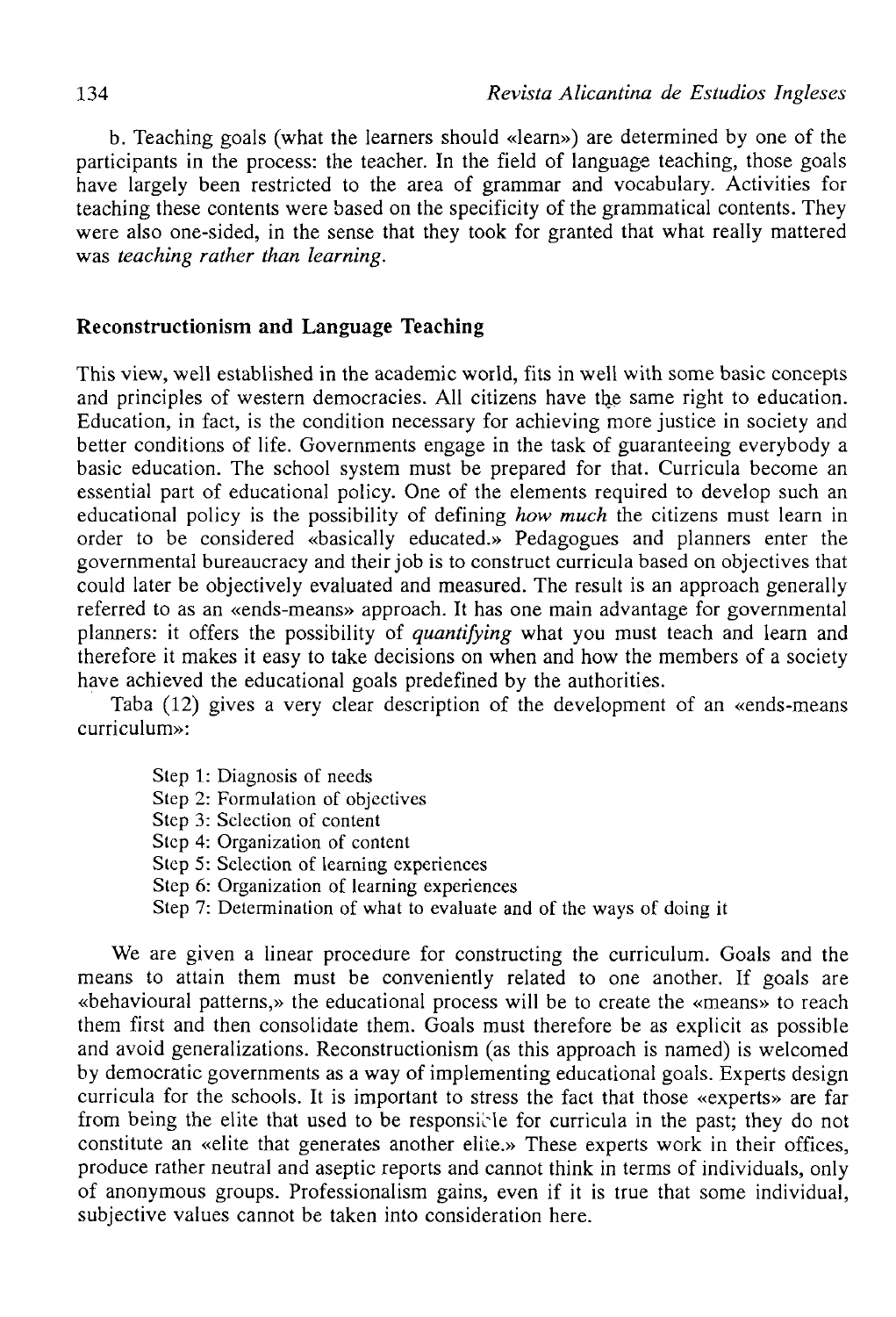The teaching of languages cannot be divorced from these trends in education. Curriculum design and the setting of teaching objectives is also the responsibility of governments. A superficial analysis of *what* was being taught in the sixties and *how*  reveáis that two essential features of reconstructionism were also to be found in the teaching of foreign languages. Audiolingualism, for example, combines

- a strict and clcar selection of goals («ends»)
- with the «mcans» to reach thcm: behaviouristic practiecs

Some variants within the structural approach in language teaching (structuro-global, situational, audiovisual, etc.) do not change the basic methodological pattern.

In the early seventies we may again detect reconstructionist beliefs and values in the work and reports of the Council of Europe project no. 4 (1973) keeps close to Taba's definition of reconstructionist procedures. Among others, we point out some guidelines of the document:

- teaching necds are defined and selected after an «analysis of the communicative needs of the students»
- goals are determined by classifying linguistic components in fields that can be readily quantified: functions, linguistic exponents, grammatical structures, vocabulary lists

Priority in the analysis is given not to grammar but to *functions* in the use of language. This is a significant step away from structural approaches.

Prior to the involvement of the Council of Europe in the field of teaching foreign languages is a project financed by the Nuffield Foundation, in England: a team of teachers worked for several years, in the sixties, on the elaboration of a textbook for teaching Germán in schools *(Vorwárts project).* The authors selected linguistic items taking into account what students wanted or needed (expectations on the part of the learners). With that purpose in mind they investigated «speaker intentions», which they labelled «linguistic activities». As a result of their investigation they include linguistic materials for «apologizing, requesting information, expressing wishes. . .» (Peck). Those semantic áreas are then followed by the linguistic elements through which that meaning is expressed. At the end of the book we find the list of words required to fulfill the communicative needs and functions specified earlier. Wilkin's notions and functions can hardly be dissociated from this investigation. Also within this trend may be considered the group of experts working for the Council of Europe on the project concerning the teaching of foreign languages. Trim *(Some Possible Lines* 9), director of this project, describes the goals in this manner:

We set out to identify a number of coherent but restricted goals relevant to the communicative needs of the learner. We then attempt to work out in detail the knowledge and skills which will equip the learner to use the language for the communicative purposes defined. In the light of his characteristics and resources we have then to establish a feasible learning programme leading to the mastery of this body of knowledge and skills, and a means of testing and evaluation to provide feedback to all parties concerned as to the success of the programme.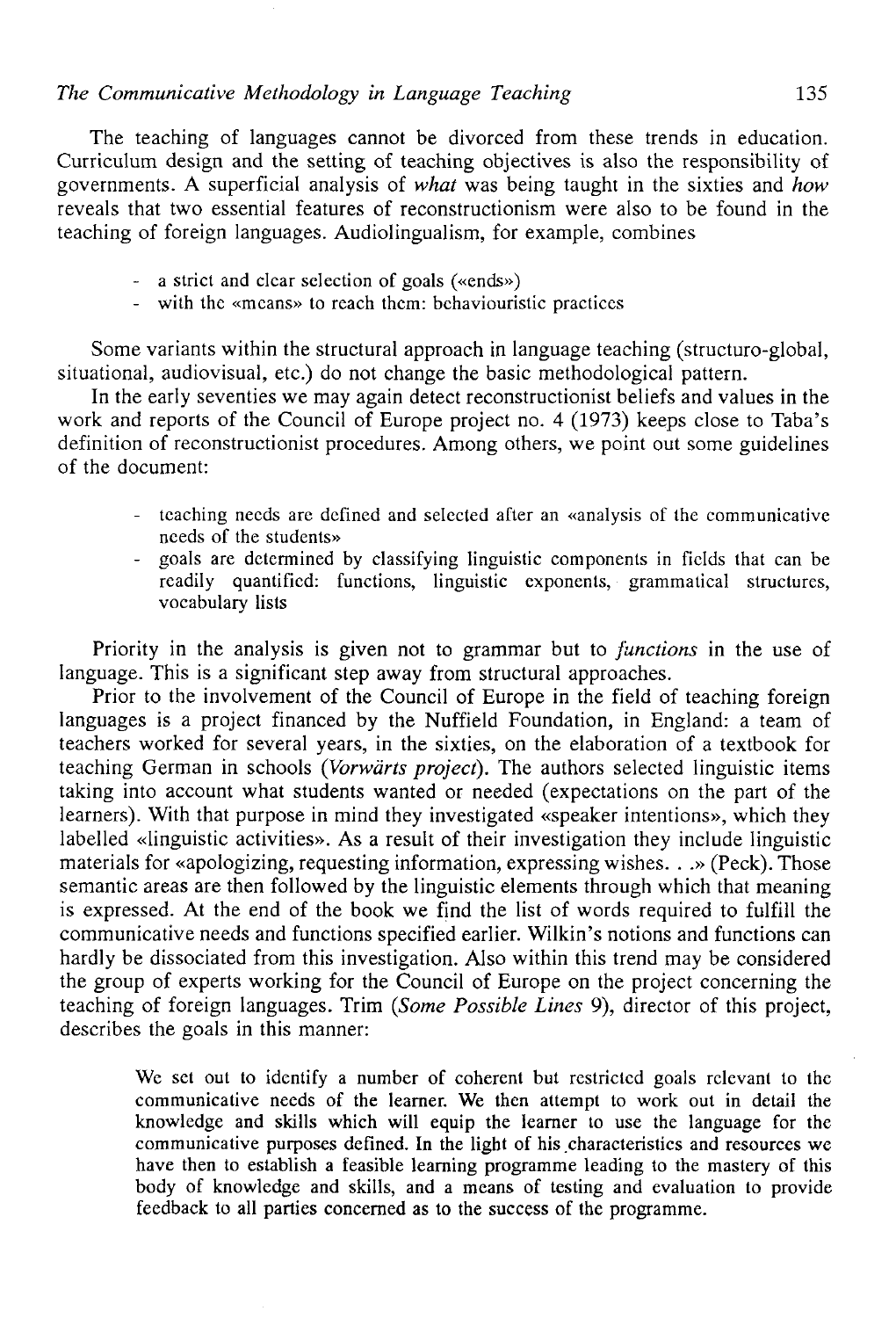It is taken for granted that we can *quantify* the communicative needs of the learners. That will allow for an interchange of «unit/credits» among institutions adopting this scheme. Those units should reflect the specific communicative needs of particular groups of students. Such a system would favour a homogenization of programmes for teaching languages, as well as evaluation procedures leading to the granting of diplomas with wide acceptance. Trim gives more details on how such unit-credits should be constructed:

- a. Determine what the learner will need to do in using the language for communication in the real life situations in which he is likely to be engaged
- b. Calcúlate the knowledge and skills he will need to acquire in order to be able to act in the required way
- c. On this basis, set out clear, operational learning objectives
- d. Assess the characteristícs of the learner
- e. Survey the resources of the teaching institution and the constraints under which it operates
- f. If necessary, modify objectives in the light of the analysis of resources
- g. Plan the course in terms of the activities required of the learner (including progression and phasing of the objectives, methodology and roles of teacher and media)
- h. Conduct the course, with continuous monitoring of the learner's progress
- i. Evalúate the learner's achievement and the effectiveness of the courses

«Units,» as described by Trim, meet some conditions, particularly regarding the period required for their acquisition by learners and the adequacy of the content to the students' needs. Since goals in each one of these «units» are quantifiable, their transportability from one program to another is ensured. Still, to decide on the choice of linguistic needs, generalizations must be avoided and definitions have to be more specific than Richterich's (5) statement:

Definir des besoins de communication consistera á décrire ce qui manque á un individu ou á un groupe d'individus pour changer par une action langagiére ou autre l'état de déséquilibre dans lequel il se trouve en ce moment.

Inasmuch as we can affirm that notional-functional syllabuses are reconstructionist in nature, their similarities to structural programmes are self-evident. That fact explains the lack of rupture with methodological issues and procedures in the previous decade. It is particularly interesting to analyse the kind of techniques and activities used in the new-born notional syllabuses: they fit into the same behaviouristic patterns of structural methodologies: linguistic structures (now called «linguistic exponents of language functions») and drills or repetition of those structures in connection with some topic áreas or «notions.» It is true that the emphasis on the creation of materials now offered to the learner has shifted from purely grammatical or structural criteria to communicative, more meaningful or semantically based ones. Moreover, the inclusión in the curriculum of the communicative needs of the students favours this semantic approach and works against the exclusive protagonism of formal, grammatical elements in the classroom. At the same time, we can also affirm that the analysis of communicative needs, prior to the design and elaboration of a curriculum, is indebted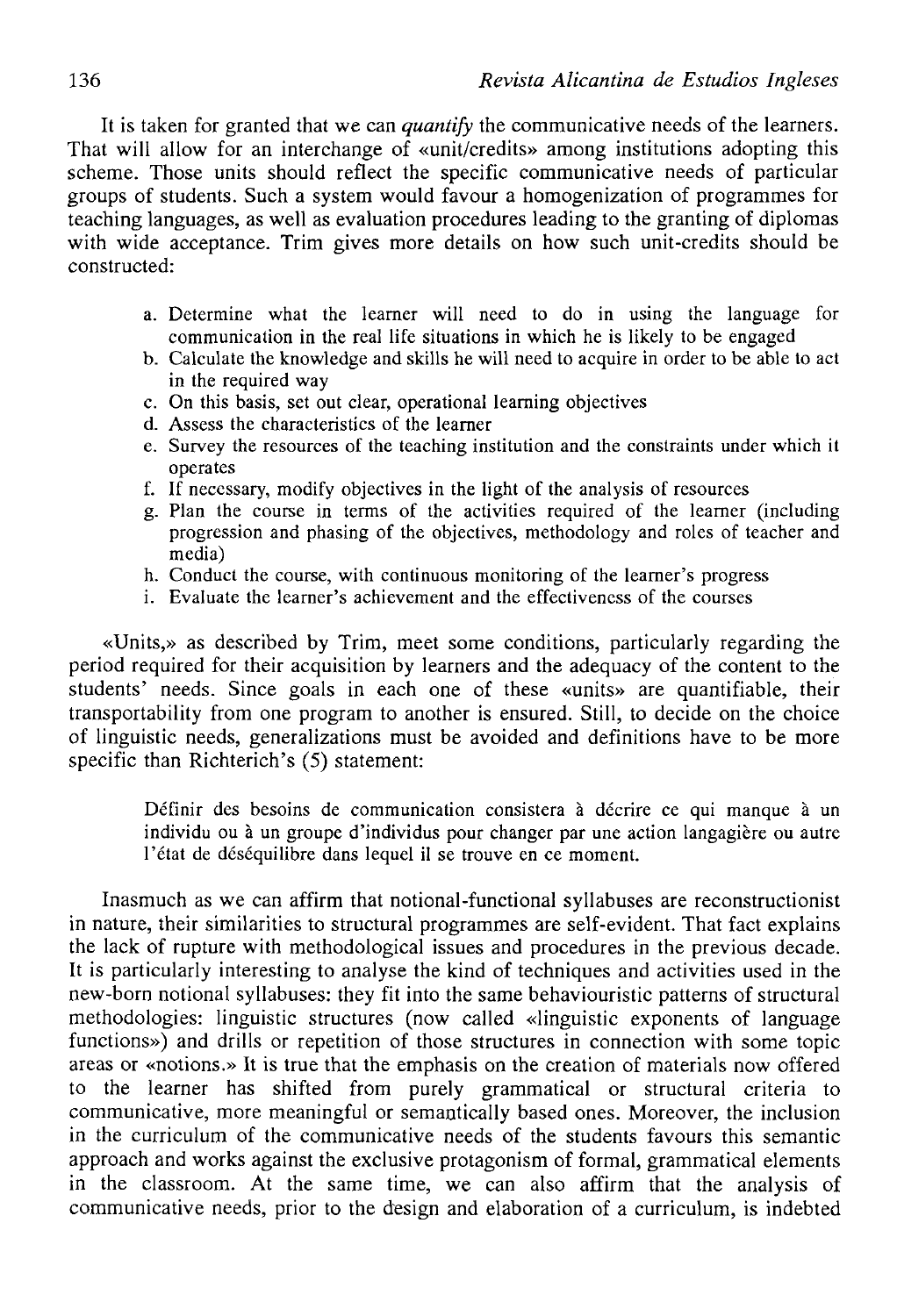to reconstructionist views in pedagogical sciences. After all, «needs» are not totally absent from teaching methods in earlier times. They were understood, however, in terms of «needs for learning a language depending on what it was necessary to know from the point of view of the formal/linguistic system.» Real communication or language use was not taken into c'onsideration. It was assumed that once you had acquired the grammatical code, you were prepared to use the language in communication. Some factors, however, conditioned the application of purely formal criteria: linguistic structures and vocabulary selection were based on frequency lists derived from language use. As a result, the structures presented were not so far away from real communicative use as one might have expected. Even if the needs of the leamers were not explicitly analysed in advance, they were present in the same degree and amount as the real linguistic usage was taken into account for the elaboration of frequency structural lists.

Both in the structural and notional-functional syllabuses the «ends-means» approach ends up with results which are similar in many features: goals are set without the direct intervention of the leamers. Students must learn what is offered from outside themselves. In some ways, the objectives they must learn do not come from their own decisión, they are outside the realm of their own will; consequently, the person is not iñ the best condition for the acquisition and integration of new knowledge. After all, the corpus of materials to learn are to be intimately connected to the personality of the student. Contextualization would be difficult to achieve keeping to reconstructionism. New developments were needed in order to engage the inner will of the learners in the process.

#### **Linguistics and Language Teaching**

Language teaching has been always closely related and dependent on linguistic thought and fairly disconnected from psychology and pedagogy. For that reason methods in language teaching have been heavily dependent on the theory of language in fashion at a specific period of time. Changes in language thought have shown their effects immediately on teachers and schools. Linguists or grammarians, however, are not specialists in psychology or pedagogy, as psychologists or pedagogues are not expert linguists either. We must assume that the history of language teaching has suffered from the absence of pedagogic and psychological insights into methods born among linguists, developed by linguists and put into practice by disciples of linguists.

It is to be acknowledged that changes in linguistic theory have a direct impact on methodologists, authors of textbooks and teachers of language. This has been a recurrent fact in the past and it was also present in the origins of the notional-functional approach. Criteria for the development of a communicative syllabus, described and advanced by Mumby, are essentially of a linguistic nature. Analytical studies on the characteristics of the communicative process affecting language teaching are carried out by linguists. Linguists are again the ones who give advice or suggest new methods for the application of the principies to the teaching scene (Candlin, Halliday *Explorations, Language as Social Semiotics,* Hymes «On Communicative Competence,» Canale, Widdowson, etc.). We can conclude that the most decisive factor in teaching methods has always been current thought on language.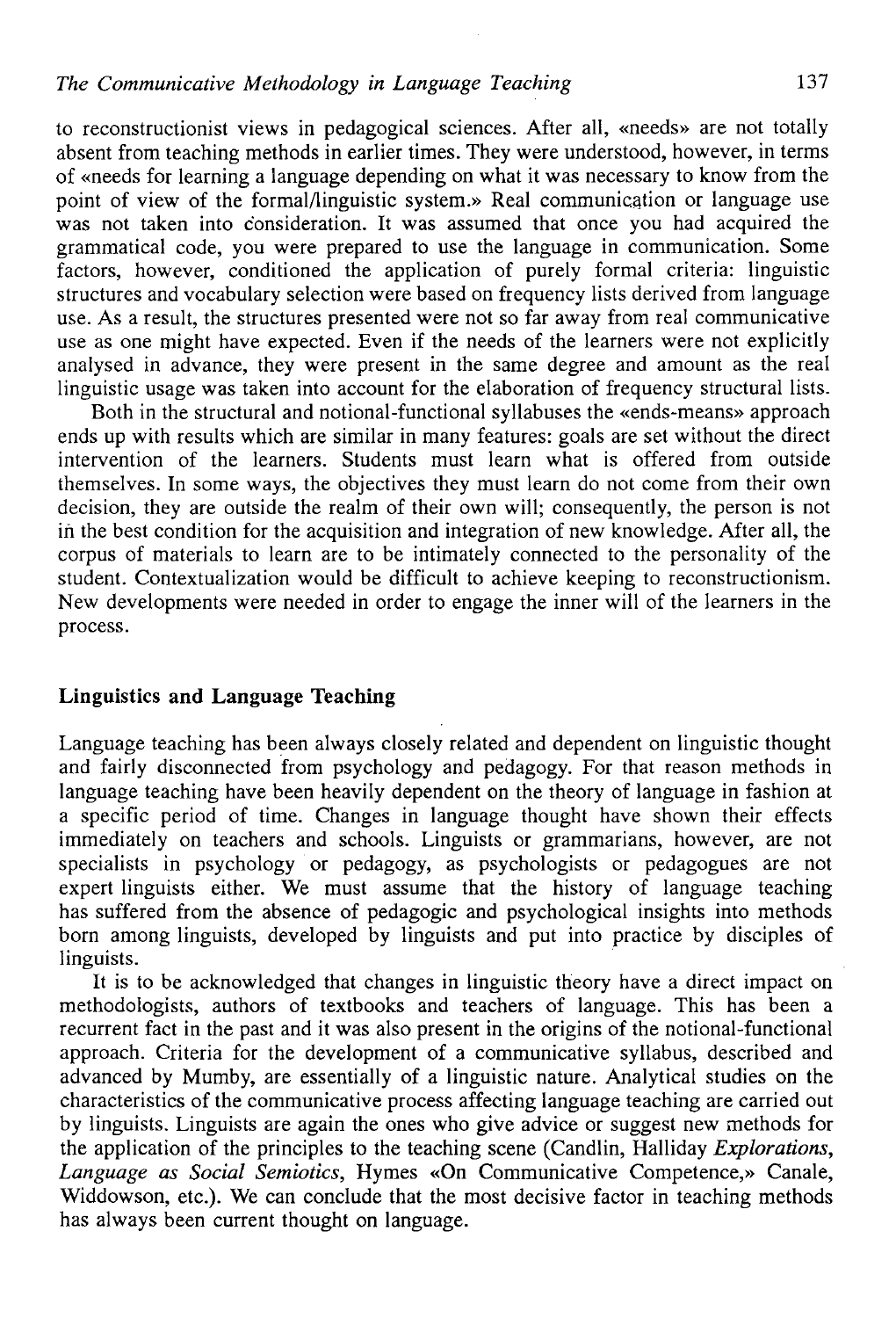Some attempts were made to apply Chomsky's transformational theory of language to language teaching, but with little success. Structuralism was still quite strong in Europe in the sixties and seventies. English linguists, in particular, were strongly connected and indebted to the Firthian school of linguistics. The context is an important ingredient in linguistic analysis. Scholars such as Halliday and Lyons are excellent exponents of this view. Language is analysed not as a set of isolated elements (words, phrases), but rather looking at a wider context (sentence, paragraph, discourse). Meaning comes from the «whole» rather than from the «particular.»

Applied linguistics emerges as a strong field for investigation in the seventies. Sociolinguistics is a discipline in fashion for field investigations in language. Of special interest here are the analyses of «extralinguistic codes,» which are considered to be of extraordinary importance for a correct understanding of information in daily communication. Following those analyses, you can even say that language use would not be complete and could not be fully comprehensible if such extralinguistic codes were not taken into consideration. Hymes (278) claims that the absence of some of those rules of usage would invalídate grammatical rules or make them non-operative.

A superficial analysis of how communication takes place in a given situation illustrates the issue. Affective relationships between two or more persons, geographic and physical environment, gestures, situational context, social level at which communication takes place, distance between speakers, among other factors, are all of great importance; they can even replace or substitute grammatical forms concerning morphology, syntax, phonology and specific vocabulary items. Extralinguistic elements may therefore become a code in themselves for transmitting specific information; they are transformed into «adequation rules» in the sense that they are able to relate the linguistic message proper to variables external to it.

One must be careful when referring to «external» components. Sociolinguistics helps us to understand that extralinguistic elements such as the ones mentioned here, are *external to the linguistic code, but not to the communicative process.* We must therefore conclude that communication goes beyond the field of puré linguistic forms. Teaching language from a communicative point of view should not follow a similar restrictive path.

«Adequation rules» do not only particípate as an essential part of the communicative act; they can even interfere with the meaning of linguistic forms and change their «normal, standard» valué (what they would mean in a neutral environment). This reality counts for significant differences of some of those codes within social groups (nations, regions, towns, social levels, etc.). The insistence on inviting somebody for dinner is required in Spain to assure the guest that she/he is really invited (the invitation repeated only once might only be equivalent of a social gesture without further implications). The same procedure would be applied for accepting or declining such an invitation. The same behaviour would be interpreted differently in Great Britain, for example. The same word may suggest totally different meaning to the listener in different situations. A context may require linguistic elements (including syntax) which will not fit other contexts, in spite of the fact that it transmits the same information.

Non-linguistic elements are necessary for the correct development of communication. Their inclusión in the curriculum as teaching materials is a necessity rather than a whim. One of the most important requirements for curriculum planners is to present language in contexts of communication. Situations close to or imitating reality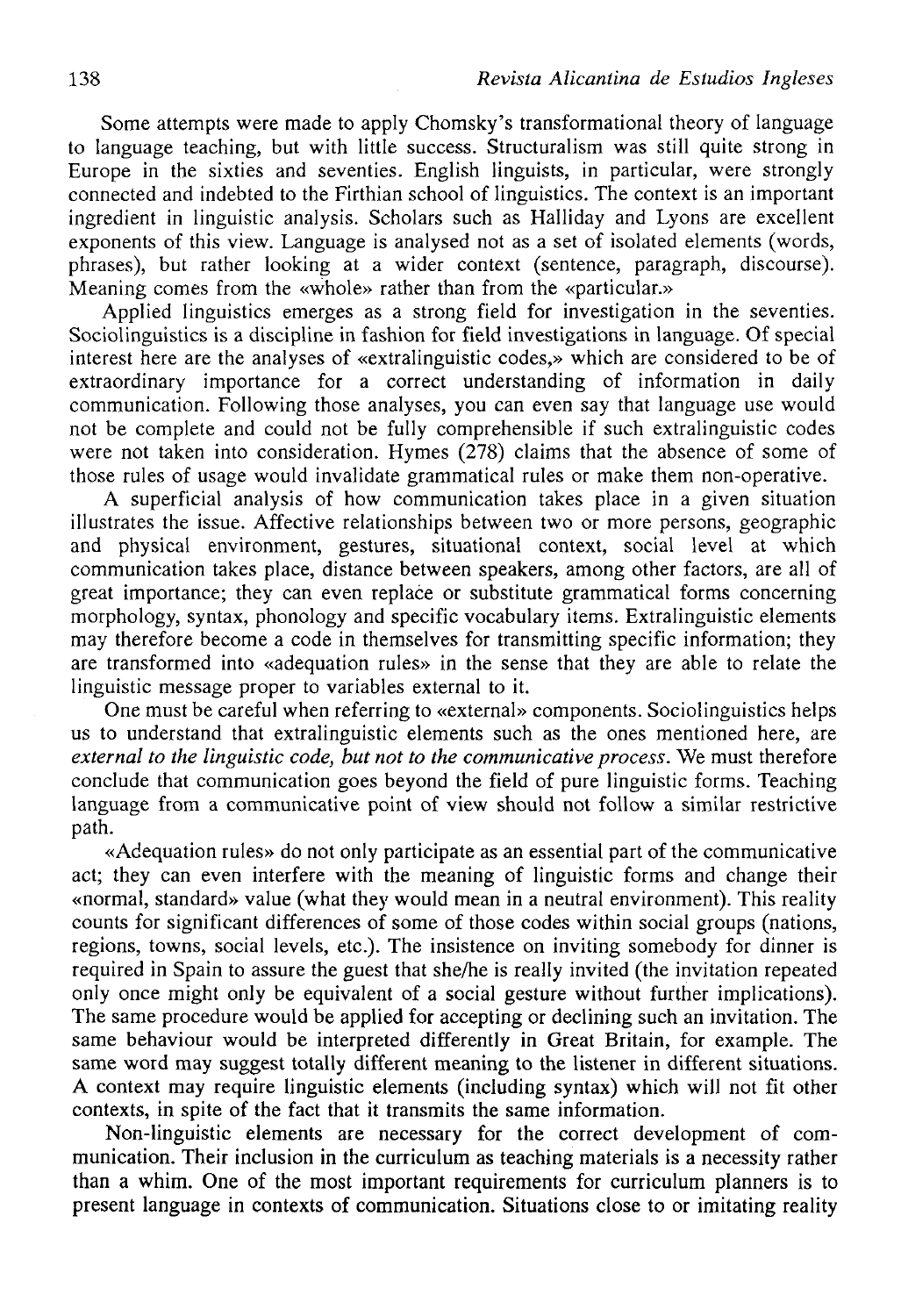have been present in teaching materials since the Middle Ages. But a communicative approach will go beyond that: those situations should not be conditioned by the selection or inclusión of specific structures or vocabulary items *prior to the situations themselves.* Communicative situations must be *functional* from the beginning. In other words, it is communication what we are aiming at. Language is only *instrumental* in the process.

The development of curricula for language teaching changes a great deal within this perspective. Priority is given to communication instead of grammar or decontextualized linguistic forms. The methodology for *building* the curriculum is nonetheless basically reconstructionist. «Quantification» of the materials is there, aiming at situations that take context into account. Trim *(Some Possible Lines* 8-9) is clear in affirming that:

Sceing the role of language in adult life in this light gives a quite diffcrent perspective on language learning from the steady developmental progression envisagcd in straight, through learning. In place of such generalized objectives as an «elcmentary», «intermedíate» or «advanced» knowledge of a language, one looks to providing a learner with the body of knowledge and the skills he necds to solve a defined communication problem. These problems may be large or small. One may ask: *How do I buy a metro ticket in París?* The answcr might be given just *un billet or un carnet....* For a different way of life we can expect a different set of questions: *How do I complain that my flat is damp? How do I deal with my landlord?*  $\ldots$ 

This new perspective leads us to the central idea of learning by units: to organize specific learning programmes to serve particular defined purposes.

«Units» for language teaching, as defined by Trim, are coherent and lead to defined communicative goals. Functionally useless language should be avoided following this strategy.

The development and consolidation of this approach to language teaching in the eighties (and probably in the nineties) has received permanent support and encouragement from current linguistic studies. Discourse analysis and pragmatics stress the need for more and more global contextualization in the correct analysis of language in use.

#### **Autonomous Learning**

Language teaching is essentially carried out by teachers with a philological, literary and/or linguistic background. The logical outcome of this is that what happens in the classroom is closely connected to and dependent on those disciplines. Furthermore, modern society favours intercommunication between different áreas. Ideas «travel» quickly from one discipline to another. Such a possibility should be positive because connected disciplines may benefit one another. This is the case here.

Western society cannot relinquish democratic values and is extremely sensitive to them. The respect and consideration towards «others,» with equal rights, is essential in a democracy. Individuáis should therefore be favoured, their inner development must be encouraged and promoted. Learners, as individuals, require a greater attention. After all, one might conclude, students of foreign languages have the right to increase and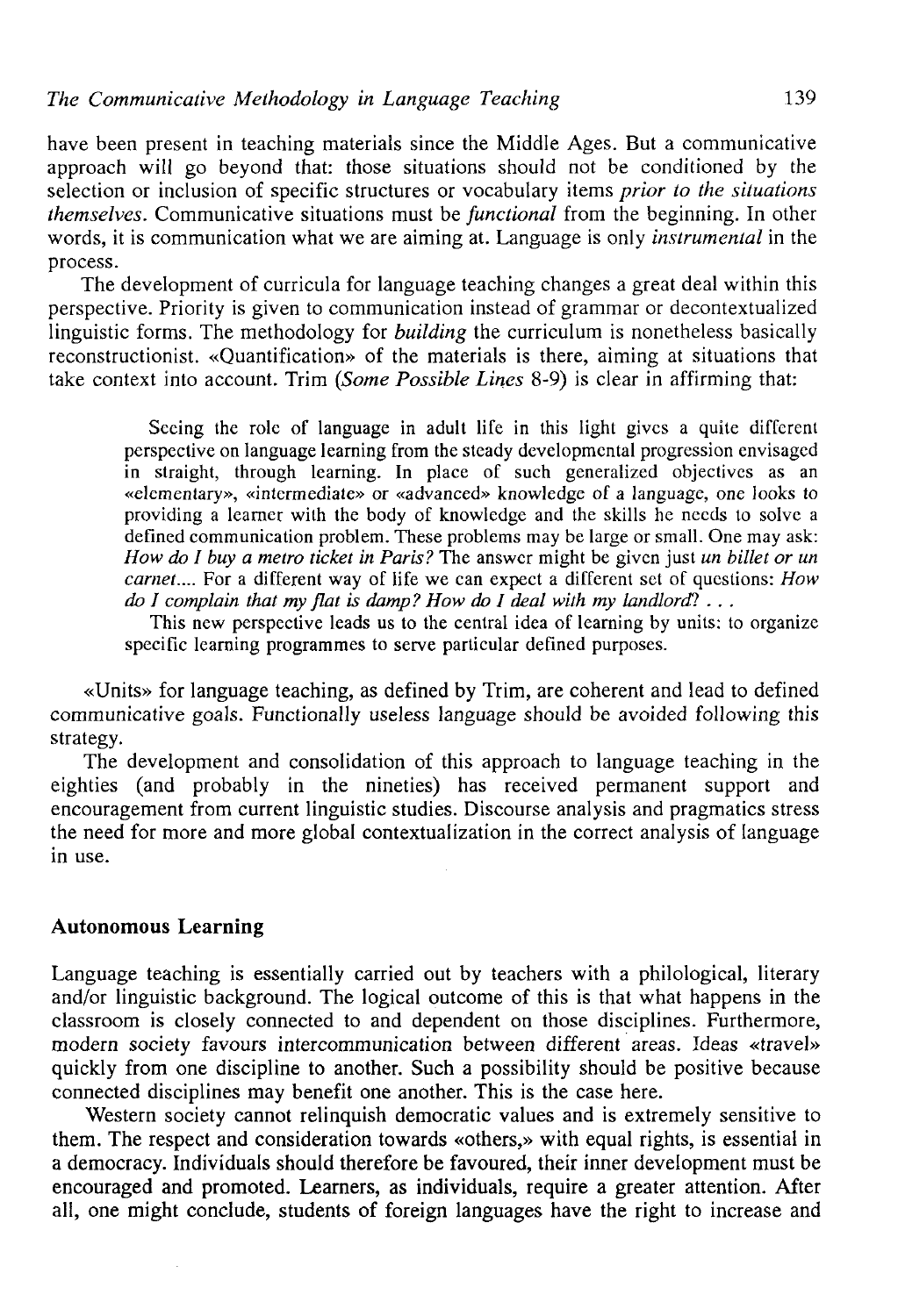improve their learning capacity. Still more: the final goal of the teaching process and system is none other than the learners. Everything in the process has to be oriented towards that aim and conditioned to get the best results. Within this «mediatory» function we must include teachers and teaching materials, as well as the «means» used to attain the final objective. Once again, but this time starting from a different perspective, we come to a conclusión already mentioned before: teaching planned and brought from outside the learner, or without the potentiality of involving the student in a process which is strictly aimed at individuals, is weakened in its power: instead of putting to work all the elements involved in the teaching/learning situation, it diminishes the role of the learner by concentrating on the teacher. Even curricula that increase the role of activities, as well as the role of the teacher, but leave the learner in the «backyard», are essentially limited.

Autonomous learning aims precisely at promoting the role of the learner in the educational sphere. Holec (3), quoting Schwartz *(Permanent Educatiori),* defines «autonomy» as «the ability to assume responsibility for one's own affairs.» If this principie is applied to language teaching, autonomous learning would equal «the ability to take charge of one's own learning.»

Of course, we are dealing here with an ability which everybody must acquire, usually through learning, because we are not born with it. The implications of autonomous learning are far reaching: the autonomous learner is responsible for his own learning. He must take the decisions and establish the means to achieve that goal. Holec (3), following Dieuzeide and H. Janne, specifies what this responsibility means:

- determining the objectives;
- defining the contents and progressions;
- selecting methods and techniques to be used;
- monitoring the procedure of acquisition properly speaking (rhythm, time, place, etc.);
- evaluating what has been acquired.

It is a híghly demanding task and perhaps we cannot be too optimistic about its implementation by many learners even if we admit different degrees of «intervention» from outside. Somebody, for example, may support or help the student in building such a responsibility and so on. We must bear in mind that programmed teaching must not be equated with autonomous learning. The former only allows the student to take decisions on *when* and *where* to learn; the contents, methods and evaluation have been already laid down by somebody else.

It is not my aim here to enter into a more detailed analysis of the autonomous learner and learning. The issue, however, is attractive to many pedagogues and eventually to western thought, which usually tends to stress the values of the individual rather than the values of groups. In any case, the principles underlying autonomous learning work strongly in favour of the idea of giving more importance to the role the learner must play in the classroom and in the educational system.

We should not dissociate «autonomy in learning» from *progressivism* in pedagogy. «Progressivists» aim at learner-centred education as well. Again, this approach is well rooted in the past; Rousseau and Piaget are excellent and well-known exponents. Natural «growth» in education develops basically through experience. And one of the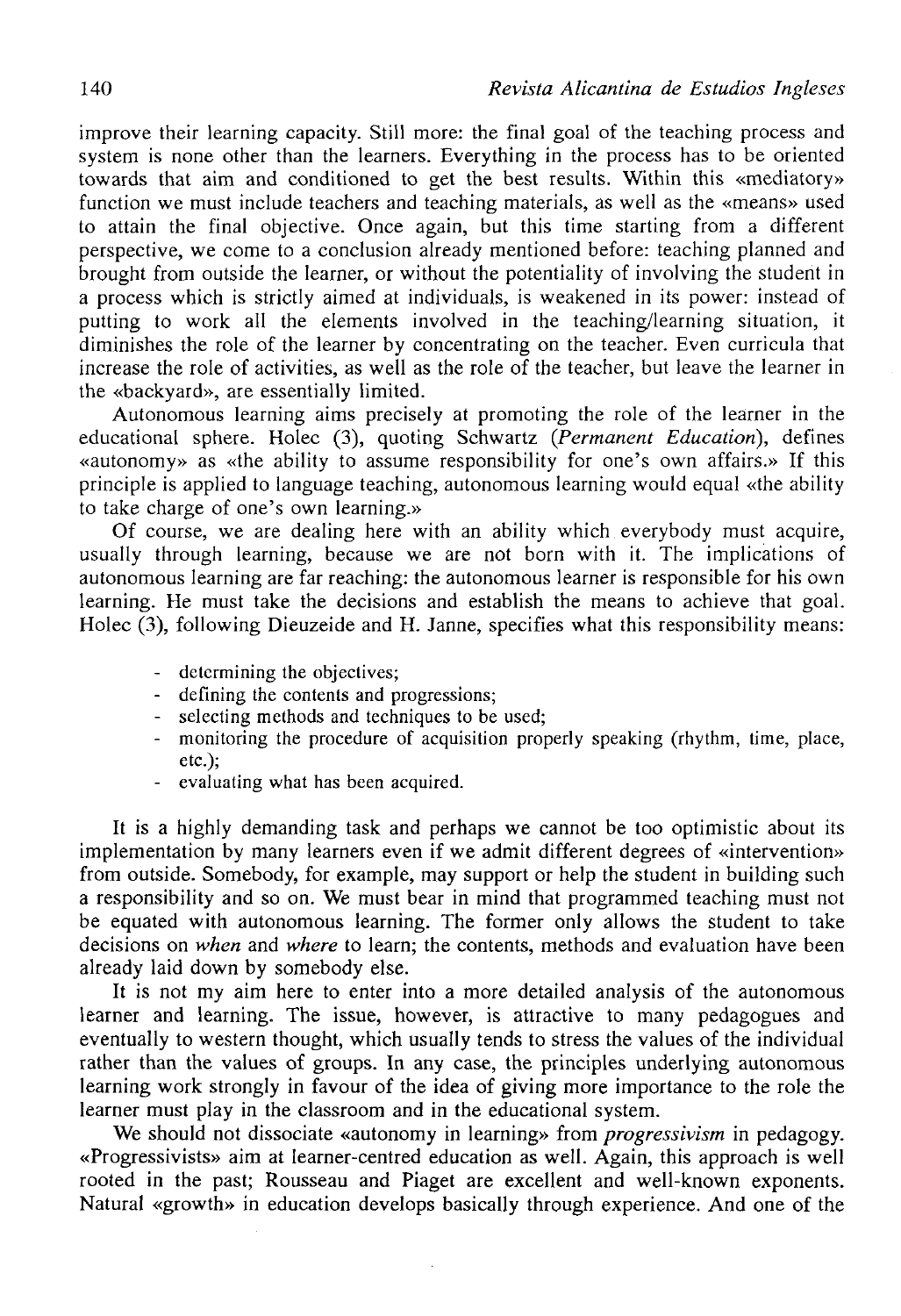ingredients of these experiences is that they must be necessarily «personal»; they cannot be substituted by external programmes. The learners, we may conclude, learn as a result of their own efforts. Teachers however are not simple mediators, acting as instructors. They must help to create the conditions, the environment in which students may learn and be motivated *to learn how to learn.* Learning, progressivists affirm, is achieved only when the individual integrates into his own body of knowledge, other elements from outside. There is no possibility of integration without the filter of one's own experience. Rogers, a progressivist, puts it in this way:

The only man who is educated is the man who has learned how to learn; the man who has learned how to adapt and change; the man who has learned that no knowledge is secure, that only the process of seeking knowledge gives a basis for security.

Emphasis on the learner and his freedom to learn what he decides, has no doubt driven us to reject, sometimes only partially, academic and goal-centred curricula. The role of the teacher fades away. Still, a goal-free style of education does not necessarily elimínate the teacher; it might only change his function in the process. Progressivism, in fact, pursues open education, with no limits previously laid down in terms of contents, goals and procedures. Human knowledge is not a «closed system» and the school must adjust to the relative nature of human knowledge.

Programmes that try to rely on the way we learn more than on the goals we must achieve in learning, cannot be satisfied with reconstructionist curricula. A new concept of curriculum development is being put forward: the so called *process approach.* Such a curriculum will be designed on «principies of procedure», in order to guide the teachers in the process of teaching: they are the ones in charge of setting the process in motion. The participants and actors, however, must be the students. Let me quote some specifications of a «process curriculum design» advanced by Stenhouse (84ff):

- to initiale and develop in youngsters a process of question-posing; to teach a research methodology where children can look for information, etc.
- to conduct classroom discussions in which youngsters learn to listen as well as to express their own views; to encourage children to reflect on their own experiences.
- to create a new role for the teacher, in which he becomes a resource rather than an authority.

Predetermined «packages» would not fit this scheme. On the other hand, the kind of activities suggested and their design are of paramount importance because they affect the «process» in the classroom more and may favour the involvement of the student in the process (Parlett and Hamilton). Syllabuses modelled on the «Threshold Level» are questioned by progressivism. But they might be accepted as a «light» contribution to both teachers and students if they are accompanied by a set of exercises or activities along the lines we have been experiencing in the last few years in language teaching materials: activities centred on the *process* more than on the *contení.*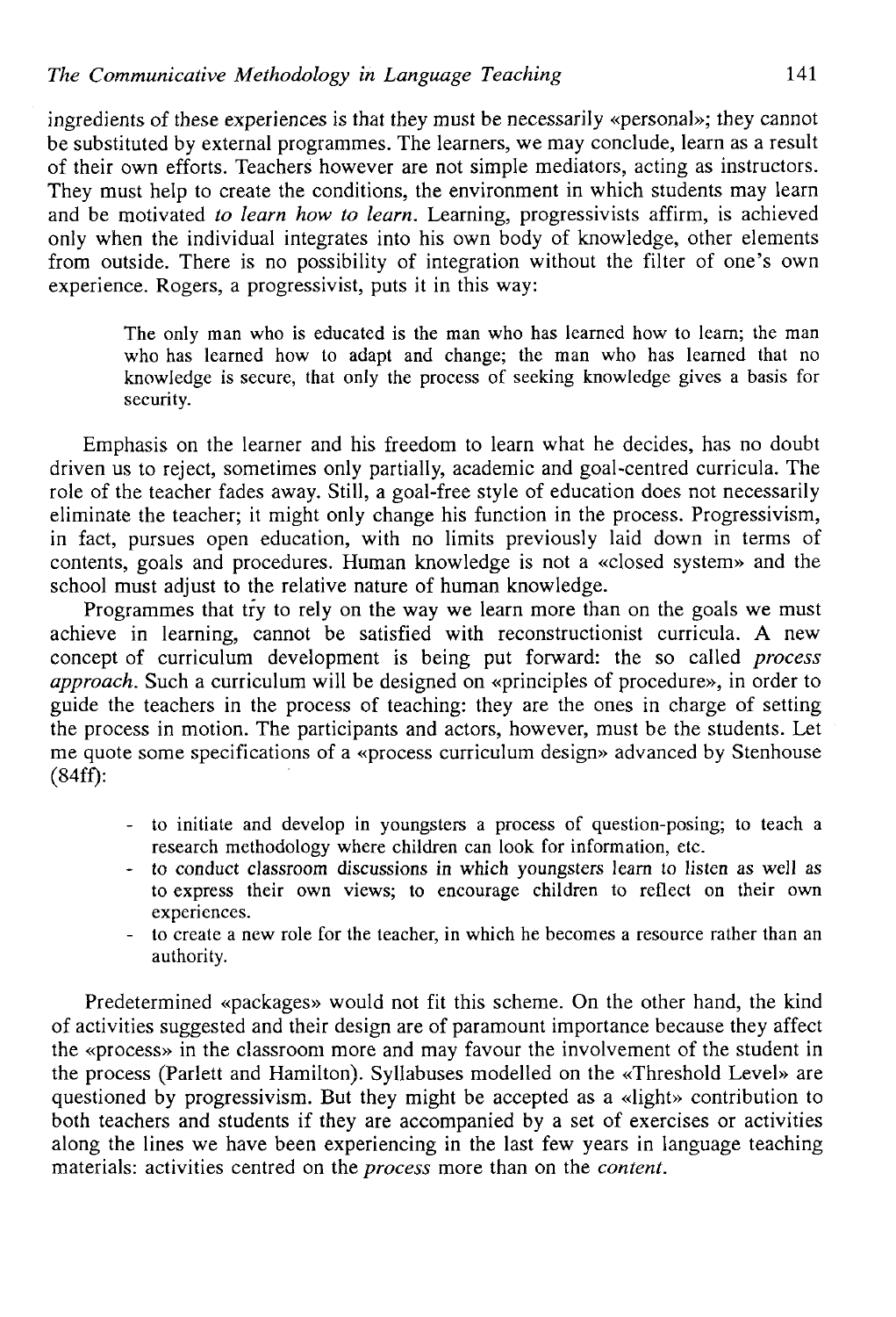# **Psycholinguistics and Language Teaching**

Progressivism in education finds significant allies in psycholinguistic and sociolinguistic analysis. Perhaps Krashen is the main protagonist of this new trend; he comes to the conclusión that it is very unükely that focus on form will lead to the acquisition of language in communicative settings. Formal learning is not to be equated with «acquired knowledge» (acquisition). The former can only «monitor» performance, but never generates the latter. As a consequence, Krashen calis for a focus on meaning (internal build up through exposition to the language) as an efficient way to attain the acquisition of a foreign/second language and rejects formal teaching (through conscious understanding of the grammar involved and practice through drills and linguistically based exercises). «Comprehensible input» is the key in Krashen's theory. Meaning is, therefore, more important than form in the teaching situation. He names the «practical approach or method» for the teaching of languages the «natural method», no doubt with a clear reference to previous methodological developments in the history of language teaching (Gouin in the nineteenth century, Berlitz and the «Direct Method» in the twentieth century). He probably does so because his theory runs parallel—he believes—to the way we acquire language in a natural environment.

Krashen's «natural approach» is in direct opposition to usual practice in the classroom, especially in the school system, where the formal component (grammar) plays the starring role. Regarding grammar (taken here as the symbol for any kind of formal teaching/learning) the «input theory» implies not only the differentiation between learning and acquisition: it also states that «learning» may be a hindrance in achieving «acquisition» (which is the ultímate goal). Krashen's theory explains, at least partially, some of the facts observed in the process of learning languages. For example, why students are unable to apply a well «learned» (memorized) rule correctly, even after practicing it in sentences designed for such a purpose; why methods centred on the learning of the formal aspects of language are of little help in using the language learned in real communicative situations, etc. Learning does not become «acquisition» if it has not been internalized by the student. Krashen's views are representative of psychological insights applied to language teaching. He was widely read first in the USA and his popularity soon reached Europe. Communicative methodology, developing at that time on the basís of the notional-functional approach, could not but welcome this contribution: focus on meaning rather than on form and the stress put on the role of the learner as the main actor in the process (the only one that can «acquire through internalization of external materials to which he is exposed in a comprehensible way»), all this connects fully and directly with the basic assumptions underlying a communicative teaching of languages. We may quote here the words of Breen/Candlin/Waters to summarise the approach centred on meaning:

Rather than encourage learners to learn language in order to communicate, we may encourage learners to communicate in order to develop their own learning. . . .

Communication is achieved, in this view, through the. practice of communication. In order to achieve the final goal, the process matters more than the techniques, the contení learnt or the goal itself.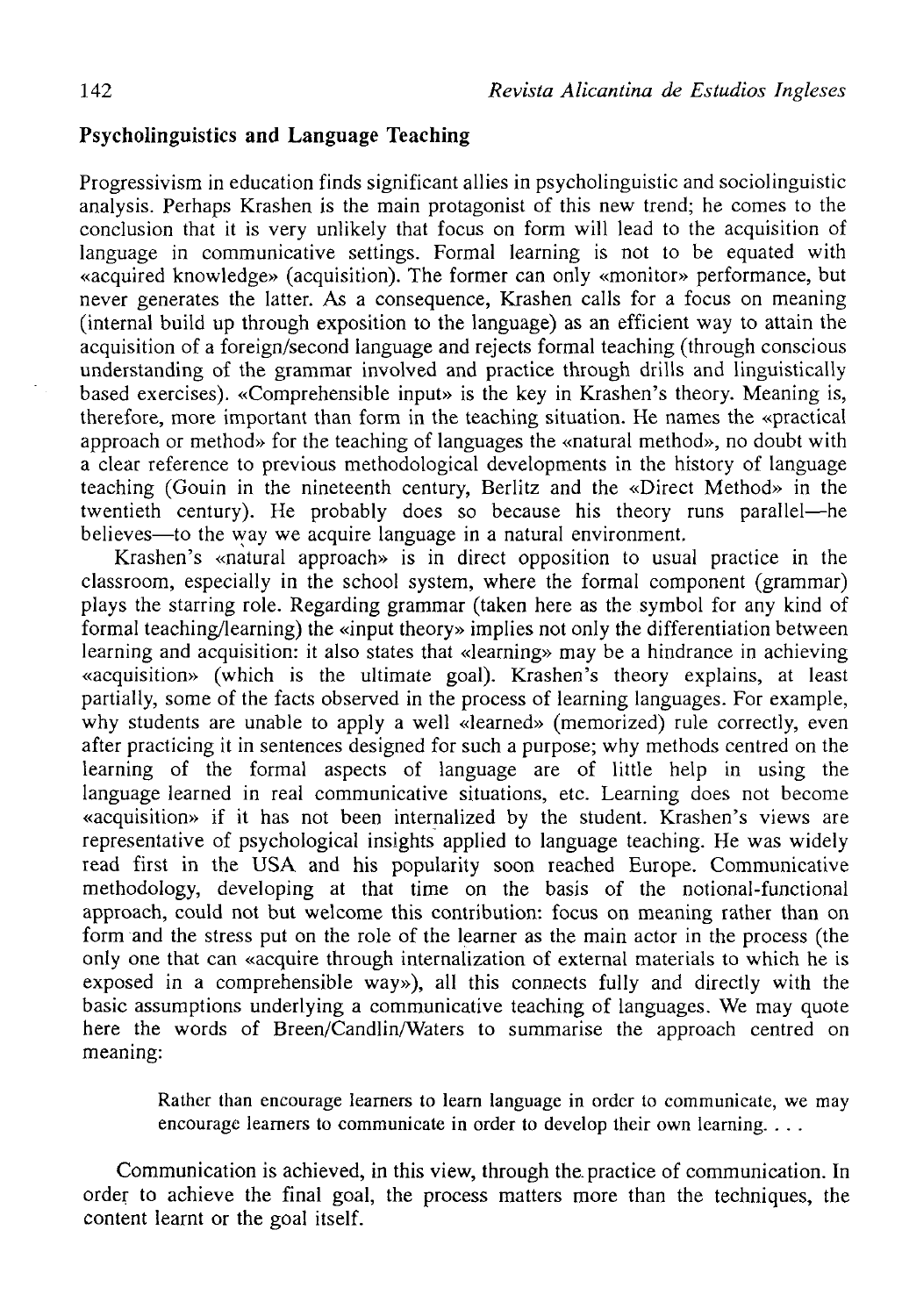At the moment communicative methodology is a complex issue: scholars, textboks authors and teachers do not always mean the same thing when they use the term. Some more time is still needed to clarify the field and decide which elements are most useful for the classroom. Theoretical explanations cannot be expected to be «translated» into practice directly. Meanwhile teachers are often worried by substantial contradictions between goals and techniques for attaining them; between innovations put forward by specialists and the requirements of officíal curricula and examinations; between the oíd and the new, in general; between what textbooks apparently offer and what they really allow you to do by means of the materials and activities they provide. A more practical and operative communicative methodology has still to be reached. On the other hand, the degree of complexity we may nowadays detect in this approach is the result of many contributions from different sciences, analyses and studies, a fact that also increases its richness and lays down the basis for a more balanced and efficient way of teaching and learning. In the above brief discussion of some issues we will, I hope, find the keys to a better understanding of a methodology that aims at the learning of languages with the purpose of communication in mind. A more detailed investigation of those issues would still be required to improve the practical applications teachers are waiting for.

## Works Cited

Canale, M. «From Communicative Competence to Communicative Language Pedagogy.» Language and Communication. Eds. J. Richards and R. W. Schmidt. London: Longman, 1983.

and M. Swain. «Theoretical Bases of Communicative Approaches to Second Language Teaching and Testing.» *Applied Linguistics* 1.1 (1980): 1-47.

- Candlin, C. N. «Communicative Language Teaching and the Debt to Pragmatics.» *Semantics: Theory and Application.* Ed. C. Rameh. Georgetown University Round Table on Languages and Linguistics. Washington DC: Georgetown UP, 1976.
- Dieuzeide, H. «Technologie éducative II: l'école de demain.» *L'education* 91 (1971).

Dubin, S. *Course Design.* Cambridge: Cambridge UP, 1986.

Gaonac'h, Daniel. *Acquisition et utilization d'une langue étrangére.* París: Hachette, 1990.

- Gouin, Frangois. *The Art of Teaching and Studying Languages.* Trans. H. and V. Bétis. London: George Philip, 1982.
- Halliday, M. A. K. *Explorations in the Functions of Language.* London: Edward Arnold, 1973. . *Language as Social Semiotics.* London: Edward Arnold, 1978.
- , A. Mclntosch and P. Strevens. *The Linguistic Sciences and Language Teaching.*  London: Longman, 1964.
- Hamilton, D, D. Jenkins, C. King, B. McDonald and M. Parlett, eds. *Beyond the Numbers Game.* Basingstoke: McMillan Education, 1977.
- Hanley, J. P, D. K. Whitelaw, E. W. Moo and A S. Walter. *Curiosity, Competence, Community, Man: A Course of Study, An Evaluation.* Cambridge, MA: Educational Developmcnt Center, 1970.

Holec, H. *Autonomy and Foreign Language Learning.* Oxford: Pergamon, 1979.

Hymes, D. H. *Language in Culture and Society: A Reader in Linguistics and Anthopology.*  New York: Harper and Row, 1974.